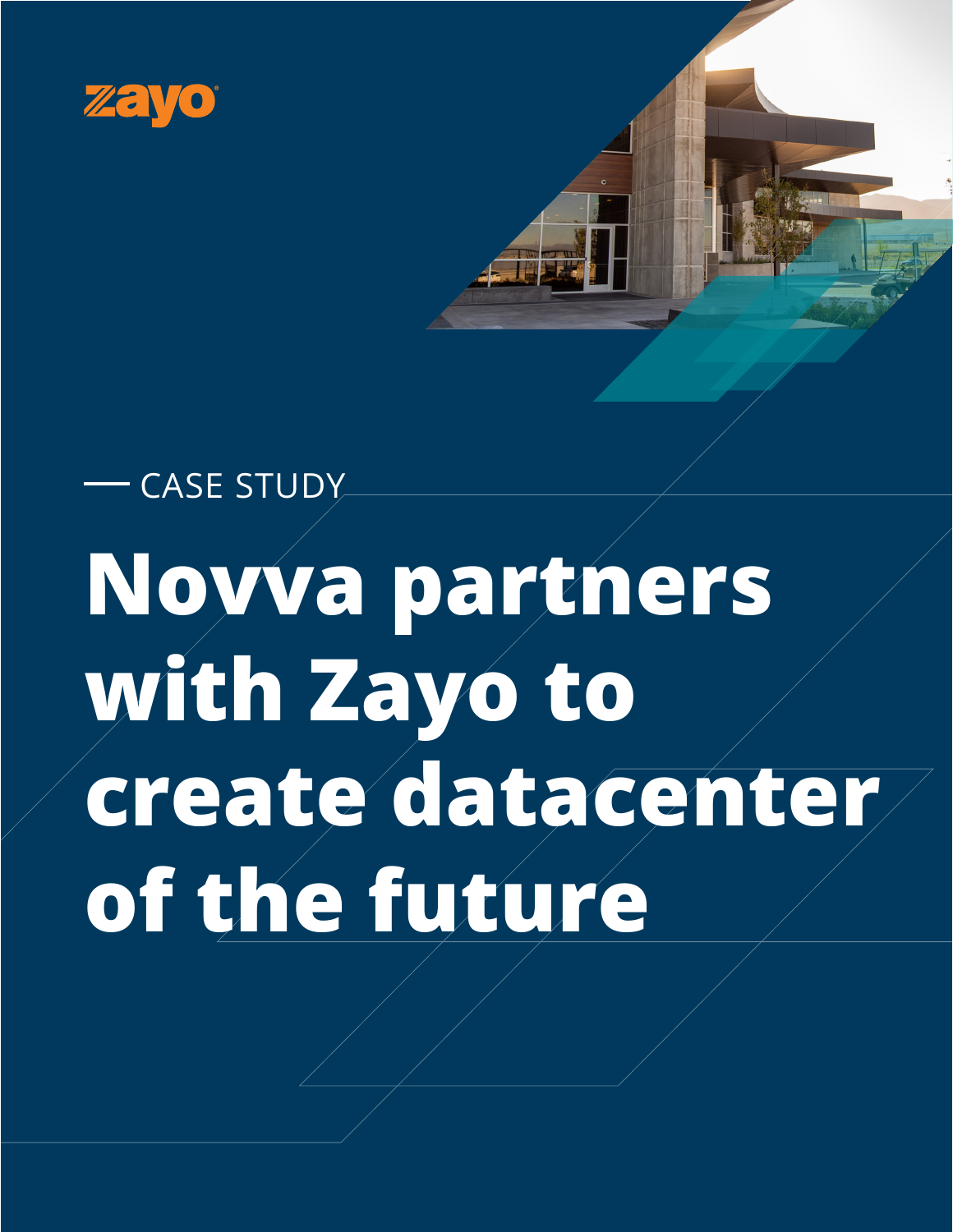## **Overview**

A group of datacenter industry veterans had a vision for a futuristic datacenter in Utah that could achieve unprecedented innovation and scale. The goal: to become Utah's largest hyperscale, multi-tenant datacenter campus, offering a combination of wholesale and colocation, wrapped in state-of-the-art features and services.

"Whereas this market has been a bit fractured in previous years where it was either built to suit for an anchor tenant, one tenant in a datacenter, or you had one tenant doing a wholesale type deal," says Wes Swenson, Novva founder and CEO. "But when you build scale like this, you can do what we call 'wholocation,' which is wholesale colo. You can do wholesale of really large clients, 5, 10, 15, megawatts in the same building or in the same campus. That's the definition I would give to where the market is moving."

In 2021, Novva achieved their goal, opening a 100-acre campus with 400k square feet built and more than 1.5 million square feet of datacenter space planned with a centralized and secure 200-megawatt substation with N+1 redundancy.

Beyond the sheer capacity of the datacenter are innovative features such as robotic dogs and drones that patrol the facility to monitor security and temperature. The facility has a self-cooling, waterless HVAC system that relies on renewable energy, minimizing the datacenter's use of resources. The buildings feature not just technological innovations, but modern industrial and interior design that reflects Novva's customer-centric, forward-thinking approach.

Yet for all of the bells and whistles of the facilities, at the core of Novva's facilities is Zayo's network.

#### **Innovation meets scale**

- Utah's largest master planned hyperscale datacenter campus
- 100 acre Utah campus
- 1.5 million square feet of datacenter space
- 200 MW substation with N+1 redundancy
- Smart monitoring with robotic dogs and drones
- Self-cooling, waterless HVAC
- Fully renewable energy
- 14 inch concrete walls, and more than 3 feet of insulation
- Electromagnetic-pulseprotection paint

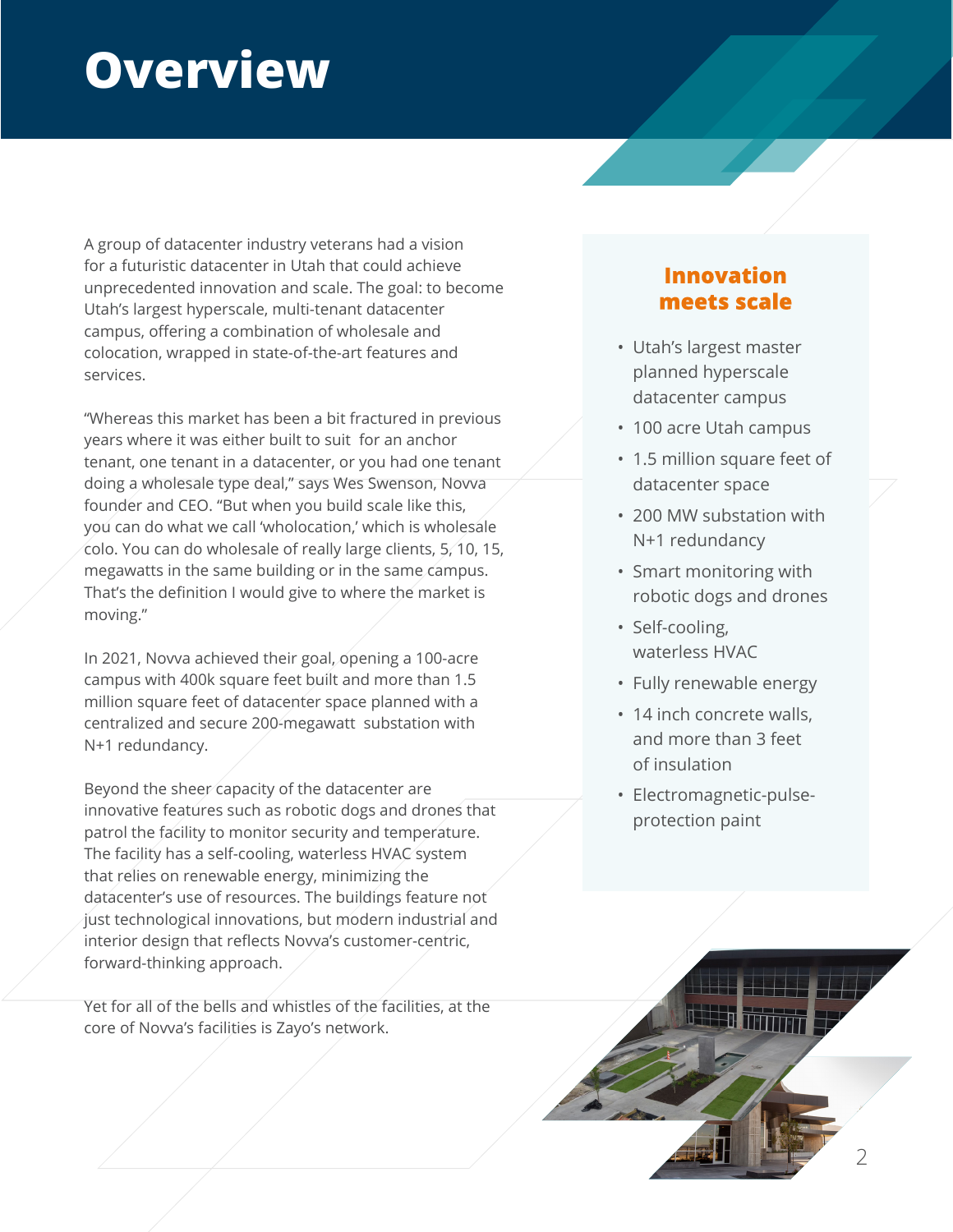## **The Solution**

## **Zayo Connectivity**

Swenson describes a multi-year planning process that starts with core considerations around location, such as a site's safety from weather and environmental threats, the availability of land and power, and, of course, connectivity.

"Zayo's interconnectivity for us is essential for where we sit within Utah. In this case in Utah, one of the main reasons we selected this site is because of Zayo connectivity," Swenson says.

The Novva team worked closely with Zayo over several months to plan the Utah facility. For Novva, Zayo's solution is a diverse four fiber dark fiber ring connecting the datacenter to two major aggregation hubs in Utah. The ring is designed with full diversity, so that the north fiber route starts at Novva's north meet-me room, which connects to the first aggregation point, then connects to the second aggregation point. The ring then returns to Novva's campus on a completely separate south route entering the south meet-me room at Novva's datacenter. In addition to the dark fiber ring, Zayo is delivering 100G dedicated Internet service to support Novva's Utah datacenter.

"When they lay down fiber or aggregation points, they're not designed for minimum adequacy, they're designed for scalability. So they're broad and deep, and then they're highly resilient. And in the real world, that means less downtime. And we rely not only on that resiliency, but because it's broad and deep, it's really low latency. In some key cases they're beating other carriers by 10 to 20% in speed," Swenson says.

Another important aspect of Zayo's scale: it helps Novva scale with their customers. Unlike many carriers, Zayo's massive network means they have spec inventory available when Novva needs it, allowing them to quickly scale to meet unpredicted events such as a pandemic.

3

Swenson states, "Zayo's at the top of our list when it comes to connectivity and fiber in the ground to all the major markets that our clients need. Everybody else would be a distant second to Zayo on that infrastructure."